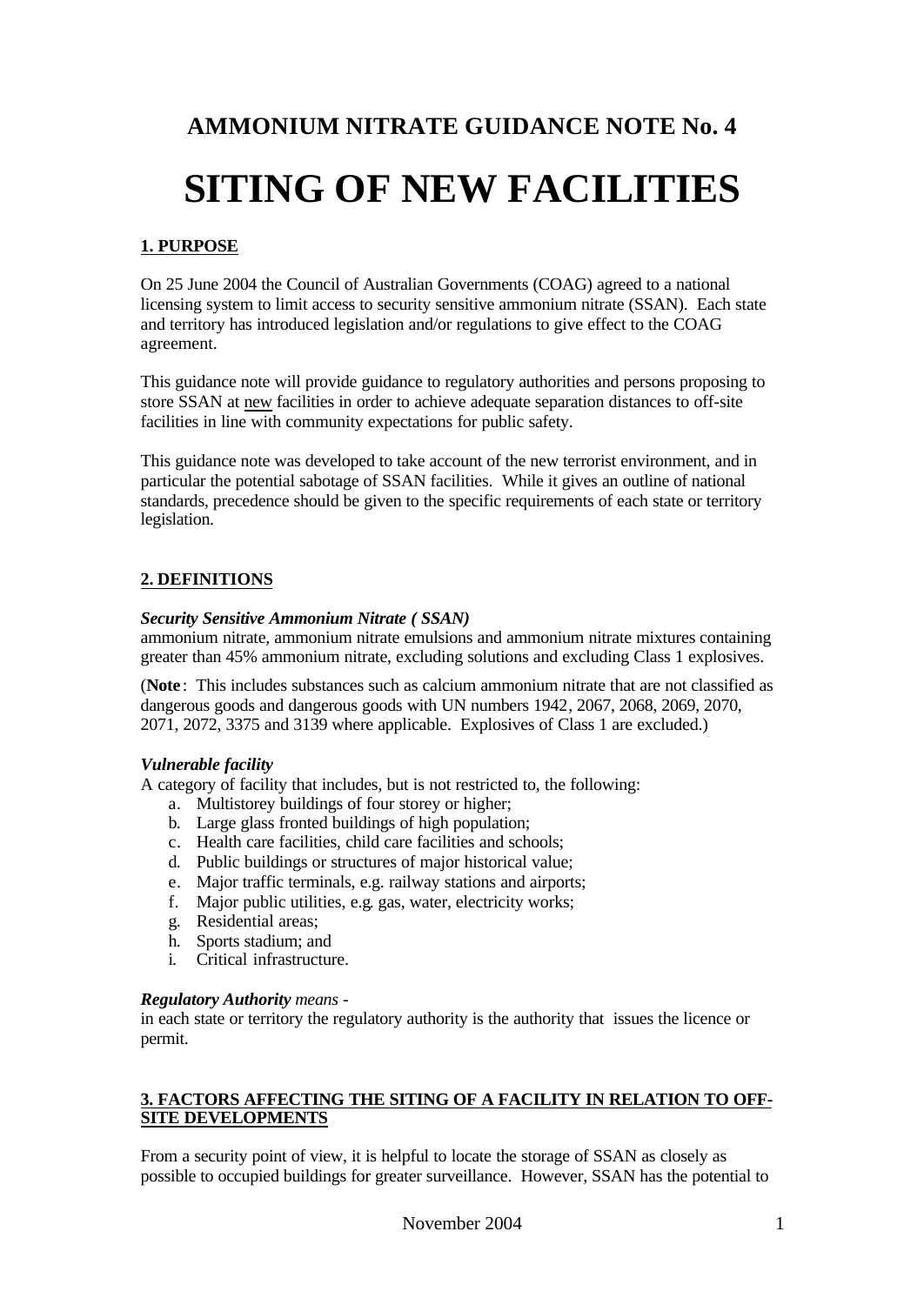explode under certain fire circumstances or acts of sabotage and therefore optimum distances to occupied buildings need to be carefully considered.

In all cases where a new storage site is proposed, the Regulatory Authority should be consulted for guidelines to the required separation distances from potential terrorist targets such as centres of high population density, critical infrastructures such as power plants, residential areas or important historic buildings.

Where there are no such vulnerable facilities, the new storage building should be located in accordance with AS 4326 – 1995: *The Storage and Handling of Oxidising Agents*. Such close location to off-site facilities assumes that the storage complies fully with safety standards making the probability of an explosion a remote possibility.

Where new facilities, including Major Hazard Facilities, are proposed to be located close to vulnerable facilities, it is recommended that the consequence distances as detailed below are applied.

The issue of requiring consequence distances to vulnerable facilities for SSAN products is a new concept, but is now being advocated by regulators with the intention of protecting the public from sabotage events. There are problems with the usual alternative approach of using quantitative risk assessments, when applied to terrorism and sabotage events, since there is no reliable historic data that can adequately predict terrorist event probability. The lack of consensus on societal risk criteria in Australia is an added problem of the past approach.

In accordance with the *National Standard for the Control of Major Hazard Facilities* (NOHSC:1014(2002)) all storage/manufacturing facilities storing in excess of 2500 tonnes for UN 1942, and 5000 tonnes for ammonium nitrate fertilizers of UN 2067, 2068, 2069, 2070, 2071 or 2072 are classified as Major Hazard Facilities (MHFs) and it is common practice for the proponent to conduct a site specific quantitative risk assessment for the purpose of land use planning (i.e. to determine the minimum separation distances to various types of developments) and to minimise all risks to as low as is reasonably practicable. Regulatory authorities may also decide to classify new sites as MHFs at lower quantities than that mentioned above, where a facility poses a particularly high level of risk. Risk screening is usually conducted by the Regulatory Authority for proposals in excess of 10% of the Schedule 1 thresholds as listed in the National Standard.

It is likely that the above quantitative risk assessment for MHFs will indicate that greater separation distances are required than indicated by AS 4326.

### **4. CONSEQUENCE DISTANCES FOR NEW FACILITIES**

Any new SSAN storage/manufacturing facilities should be located away from vulnerable facilities by a minimum distance to be determined by consulting AS 2187.1 – 1998: *Explosives – Storage, transport and use, Part 1: Storage* and in particular by reference to Table 3.2.3.2. This Quantity/Distance column for "Protected works Class B" applies.

This type of consequence distance is known as the "Inhabited Building Distance" and it protects people from injuries and fatalities from blast overpressure. However it does not protect them adequately from shrapnel or debris effects within 400 metres from the centre of an explosion. Buildings would undergo minor damage at the boundary.

Table 3.2.3.2 is based on TNT as the donor explosive and the net explosives quantity (NEQ) will require to be adjusted to allow for the particular SSAN to be stored.